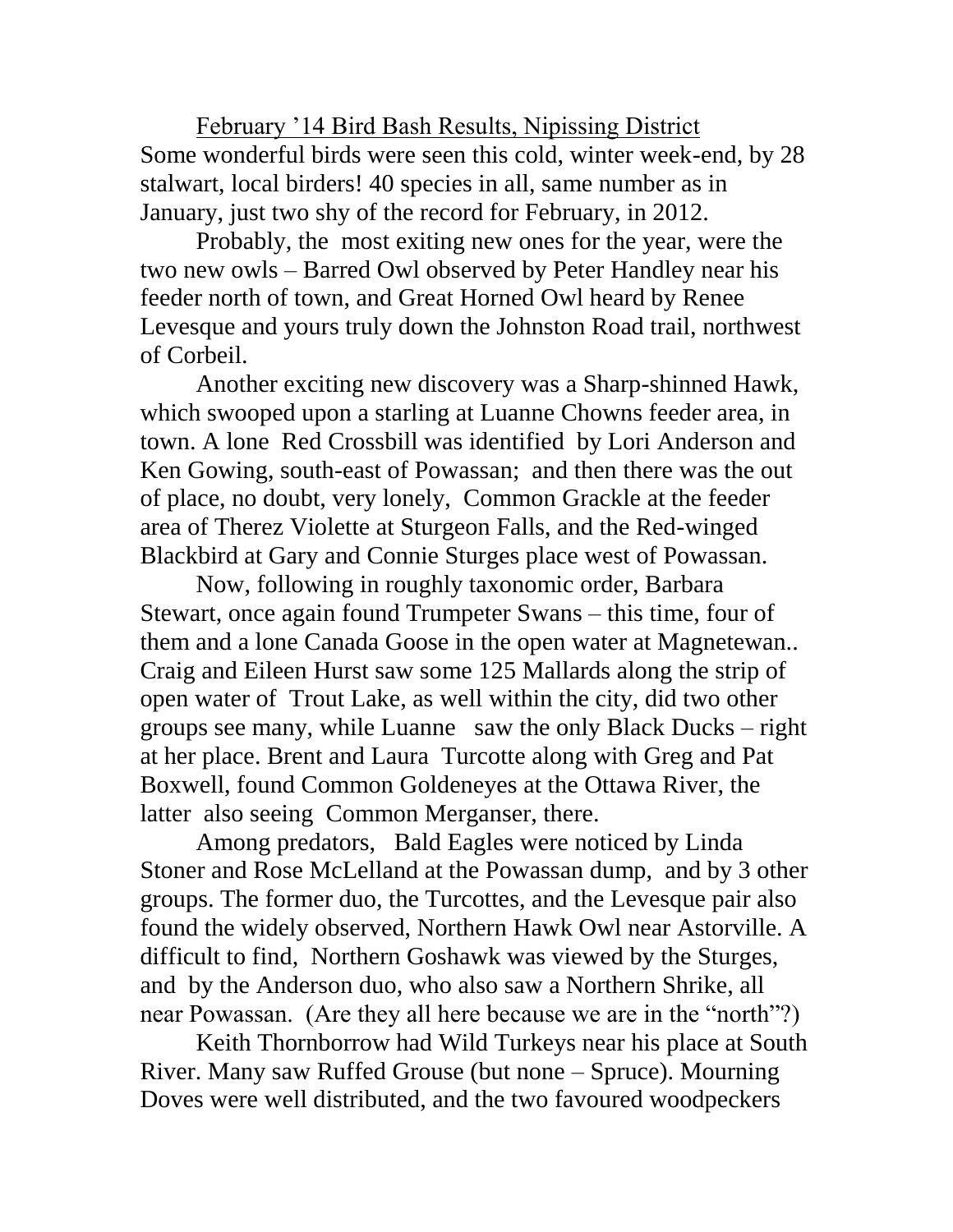were relatively common, though only a few, including Chris Suhka up at Field found Pileateds this month. No Black Backed, seen this  $year - yet.$ 

Gray Jays were, perhaps surprisingly, only within the purview of Keith, down at South River. Did anyone including Kaye Edmunds not find Blue Jays? While within the city, American Crows were fairly abundant, many Northern (or properly "Common") Ravens were nearer the outskirts, seen by most wandering groups.

Red-breasted Nuthatches were found by many, including Donna Demarco and Vicki Wunsch, but only Elsa Tafel, and Mary Young with Lucas Beaver, discovered the White-breasted, at their feeders, both near Corbeil. The latter also saw Brown Creeper, as did the Turcottes., the latter near the Hurdman Dam.

No one found Bohemian Waxwings, during the count period, though some were seen on Monday within the city, near the hospital.

American Tree Sparrows were still about in smaller numbers, it seems, found by Pam Handley, and just a few others. A few Dark-eyed Juncos were at Renee's feeder north of the city, and at Keith's at South River. He also had Snow Buntings, as did the Anderson pair, and Boxwells.

Purple Finches were widely distributed, but the Anderson couple was apparently the only ones to identify Pine Siskins. American Goldfinches were the bird of choice at most feeders, but Evening Grosbeaks were only viewed by two groups, Yvan Latour at Pine Lake, and the Anderson pair east of Powassan. Once again the Boxwells and the Anderson duo were the only ones to find House Sparrows.

It was a great effort by all. Congratulations! You can view the details of this and the past ten years at -

- <http://www.nipissing-naturalist.com/>
- and reserve time for March's bird bash which we customarily leave until the end of that month – to help